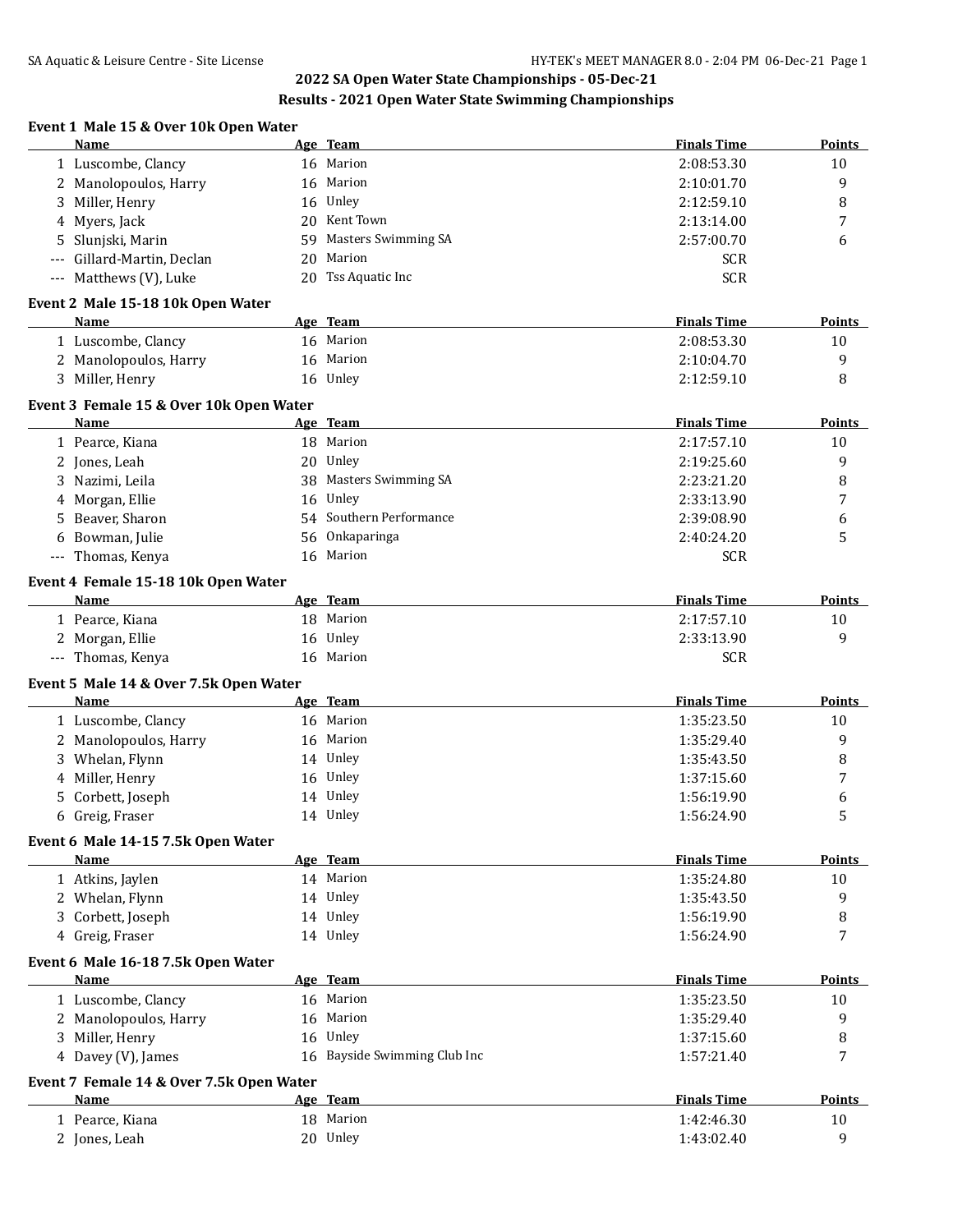### **Results - 2021 Open Water State Swimming Championships**

## **(Event 7 Female 14 & Over 7.5k Open Water) Name Age Team Finals Time Points** 3 Morgan, Ellie 16 Unley 1:53:44.20 8 4 Millard, Jade 16 Unley 1:56:35.90 7 Beaumont, Louisa 16 Unley 2:08:05.90 6 --- Thomas, Kenya 16 Marion SCR 3 and SCR

### **Event 8 Female 16-18 7.5k Open Water**

| Name                | Age Team                     | <b>Finals Time</b> | <b>Points</b>  |
|---------------------|------------------------------|--------------------|----------------|
| Pearce, Kiana       | 18 Marion                    | 1:42:46.30         | 10             |
| 2 Morgan, Ellie     | 16 Unley                     | 1:53:44.20         | q              |
| 3 Millard, Jade     | 16 Unley                     | 1:56:35.90         | 8              |
| 4 Beaumont, Louisa  | 16 Unley                     | 2:08:05.90         | $\overline{ }$ |
| 5 Maszak (V), Naomi | 17 Tas Swimming Incorporated | 2:08:09.30         | 6              |
| --- Thomas, Kenya   | 16 Marion                    | <b>SCR</b>         |                |

## **Event 9 Male 13 & Over 5k Open Water**

|    | <b>Name</b>            |    | Age Team                  | <b>Finals Time</b> | Points       |
|----|------------------------|----|---------------------------|--------------------|--------------|
|    | 1 Deegan, Christopher  | 25 | Marion                    | 1:02:02.90         | 10           |
|    | 2 Luscombe, Clancy     | 16 | Marion                    | 1:02:57.70         | 9            |
| 3. | Manolopoulos, Harry    | 16 | Marion                    | 1:03:00.40         | 8            |
| 4  | Whelan, Flynn          | 14 | Unley                     | 1:03:05.30         | 7            |
| 5. | Myers, Jack            | 20 | Kent Town                 | 1:03:09.00         | 6            |
| 6  | Miller, Henry          | 16 | Unley                     | 1:03:14.30         | 5            |
|    | 7 Lightfoot, Thomas    | 19 | Marion                    | 1:04:12.30         | 4            |
| 8  | Ward, Taj              | 20 | Marion                    | 1:04:22.00         | 3            |
| 9  | Stenhouse, Euan        | 17 | Immanuel                  | 1:04:54.00         | 2            |
| 10 | Semmens, Joseph        | 21 | Western Aquatic (Sa)      | 1:08:33.50         | $\mathbf{1}$ |
| 11 | Semmens, Jacob         | 19 | Western Aquatic (Sa)      | 1:10:20.40         |              |
| 12 | Altiok, Ali            | 13 | Marion                    | 1:10:24.40         |              |
| 13 | Merchant, Lachlan      | 21 | Immanuel                  | 1:12:20.20         |              |
| 14 | Morgan, Mack           |    | 14 Unley                  | 1:13:27.80         |              |
| 15 | Corbett, Joseph        |    | 14 Unley                  | 1:15:18.20         |              |
| 16 | Greig, Fraser          |    | 14 Unley                  | 1:15:21.50         |              |
| 17 | Abdelaziz, Malek       | 13 | Marion                    | 1:19:08.50         |              |
| 18 | Mackinnon, Oliver      | 13 | Marion                    | 1:20:09.10         |              |
| 19 | Urquhart $(V)$ , Tom   | 14 | Horsham Swimming Club Inc | 1:21:03.60         |              |
| 20 | Baranoff, John         | 45 | South Australia           | 1:32:22.90         |              |
|    | Gillard-Martin, Declan | 20 | Marion                    | <b>SCR</b>         |              |

### **Event 10 Male 13-14 5k Open Water**

|    | Name                 |    | Age Team  | <b>Finals Time</b> | <b>Points</b> |
|----|----------------------|----|-----------|--------------------|---------------|
|    | 1 Atkins, Jaylen     |    | 14 Marion | 1:03:01.90         | 10            |
|    | 2 Whelan, Flynn      |    | 14 Unley  | 1:03:05.30         | 9             |
|    | 3 Larven, Lachlan    |    | 14 Marion | 1:05:09.20         | 8             |
|    | 4 Stephenson, Flynn  |    | 14 Marion | 1:11:00.60         | 7             |
|    | 5 Leaver, William    |    | 14 Marion | 1:13:25.00         | 6             |
|    | 6 Morgan, Mack       |    | 14 Unley  | 1:13:27.80         | 5             |
|    | 7 Corbett, Joseph    |    | 14 Unley  | 1:15:18.20         | 4             |
|    | 8 Greig, Fraser      |    | 14 Unley  | 1:15:21.50         | 3             |
|    | 9 Smith, Connor      |    | 14 Marion | 1:17:14.20         | 2             |
| 10 | Thomas, William      |    | 14 Unley  | 1:17:29.30         |               |
| 11 | Bastiaans, Jacob     | 14 | Marion    | 1:17:54.60         |               |
|    | 12 Abdelaziz, Malek  | 13 | Marion    | 1:19:08.50         |               |
|    | 13 Brown, Jackson    | 14 | Immanuel  | 1:19:36.30         |               |
|    | 14 Hammersley, Quinn | 13 | Unley     | 1:19:56.20         |               |
|    | 15 Turra, Logan      | 14 | Marion    | 1:20:18.80         |               |
|    | 16 Eyers, Archie     |    | 13 Unley  | 1:36:41.50         |               |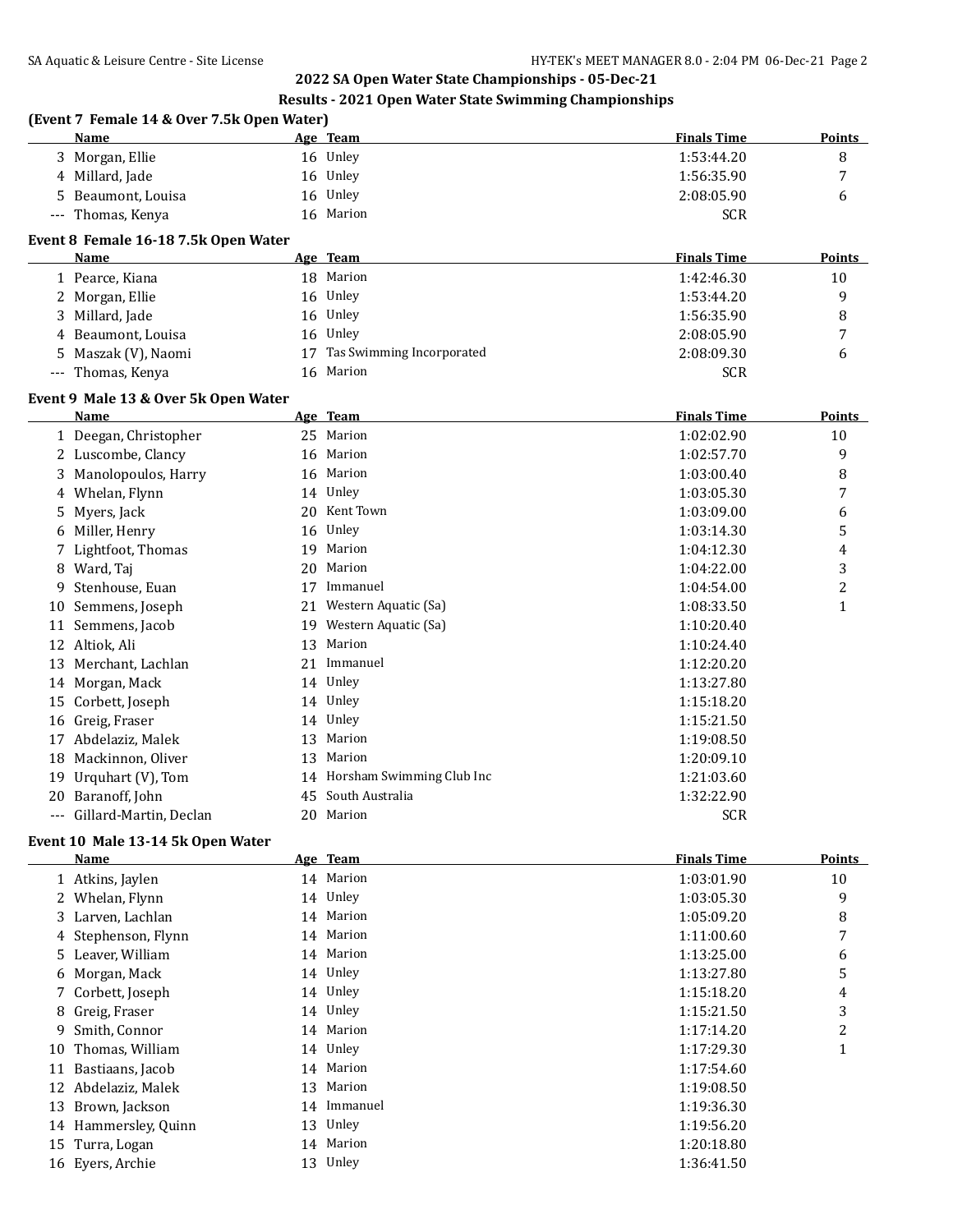### **Results - 2021 Open Water State Swimming Championships**

## **(Event 10 Male 13-14 5k Open Water)**

| Name                  | Age Team       | <b>Finals Time</b> | <b>Points</b> |
|-----------------------|----------------|--------------------|---------------|
| ' Eyers, Oliver<br>17 | Unley<br>13    | 1:36:45.40         |               |
| --- Ganley, Angus     | Unley<br>13    | D <sub>0</sub>     |               |
| --- Tucker, Zachary   | Marion<br>13   | DQ                 |               |
| --- Webb, Jarrod      | Payneham<br>14 | <b>SCR</b>         |               |

## **Event 10 Male 15-16 5k Open Water**

| Name                  | Age Team       | <b>Finals Time</b> | <b>Points</b> |
|-----------------------|----------------|--------------------|---------------|
| 1 Washington, Lachlan | 15 Immanuel    | 1:01:58.60         | 10            |
| 2 Luscombe, Clancy    | 16 Marion      | 1:02:57.70         | 9             |
| 3 Manolopoulos, Harry | 16 Marion      | 1:03:00.40         | 8             |
| 4 Miller, Henry       | 16 Unley       | 1:03:14.30         |               |
| 5 Clifford, Ryan      | 16 Marion      | 1:04:15.80         | 6             |
| 6 Powell, Corben      | 15 Marion      | 1:05:54.70         | 5             |
| 7 Brink, Connor       | 15 Marion      | 1:10:22.50         | 4             |
| 8 Carberry, Aiden     | 15 Immanuel    | 1:12:05.90         | 3             |
| 9 Hearl, Ethan        | 15 Clovercrest | 1:13:23.00         | 2             |
| 10 Morley, Samuel     | 15 Onkaparinga | 1:27:40.90         |               |

## **Event 11 Female 13 & Over 5k Open Water**

| <b>Name</b>           | Age Team               | <b>Finals Time</b> | <b>Points</b> |
|-----------------------|------------------------|--------------------|---------------|
| 1 White, Emily        | 18 Norwood             | 1:06:00.80         | 10            |
| 2 Natt, Katie         | 15 Marion              | 1:06:14.20         | 9             |
| 3 Jones, Leah         | 20 Unley               | 1:06:35.70         | 8             |
| 4 Pearce, Kiana       | 18 Marion              | 1:07:31.40         | 7             |
| 5 Nazimi, Leila       | 38 Masters Swimming SA | 1:09:23.70         | 6             |
| 6 Morgan, Ellie       | 16 Unley               | 1:13:48.60         | 5             |
| 7 Benger, Edie        | 14 Unley               | 1:15:54.40         | 4             |
| 8 Millard, Jade       | 16 Unley               | 1:16:18.90         | 3             |
| 9 Beaumont, Louisa    | 16 Unley               | 1:23:26.70         | 2             |
| 10 Dewallef, Victoria | 19 Mountain Pool       | 1:25:36.00         |               |
| --- O'Leary, Kelly    | 15 Immanuel            | <b>SCR</b>         |               |
| --- Thomas, Kenya     | 16 Marion              | <b>SCR</b>         |               |

#### **Event 12 Female 13-14 5k Open Water**

| <b>Name</b>         | Age Team       | <b>Finals Time</b> | <b>Points</b> |
|---------------------|----------------|--------------------|---------------|
| 1 McAvaney, Laura   | 13 Immanuel    | 1:12:18.70         | 10            |
| 2 Beech, Natalie    | 14 Immanuel    | 1:14:12.70         | 9             |
| 3 Benger, Edie      | 14 Unley       | 1:15:54.40         | 8             |
| 4 Scrivener, Sophie | 13 Unley       | 1:19:10.30         | 7             |
| 5 Fanning, Holly    | 13 Marion      | 1:19:41.90         | 6             |
| 6 Snell, Daisy      | 14 Unley       | 1:20:11.60         | 5             |
| 7 Jasko, Elka       | 13 Onkaparinga | 1:21:46.00         | 4             |
| 8 Axon, Mya         | 14 Marion      | 1:25:22.00         | 3             |
| 9 Winning, Hayley   | 13 Unley       | 1:34:10.70         | 2             |
| --- Simpson, Katie  | 14 Norwood     | <b>SCR</b>         |               |

### **Event 12 Female 15-16 5k Open Water**

| Name                 | Age Team       | <b>Finals Time</b> | Points |
|----------------------|----------------|--------------------|--------|
| 1 Natt, Katie        | 15 Marion      | 1:06:14.20         | 10     |
| 2 Ekins, Caitlyn     | 15 Kent Town   | 1:11:05.40         | 9      |
| 3 Bahr, Arabella     | 15 Norwood     | 1:11:11.30         | 8      |
| 4 Braithwaite, Alice | 15 Kent Town   | 1:13:18.60         |        |
| 5 Morgan, Ellie      | 16 Unley       | 1:13:48.60         | 6      |
| 6 Myers, Ella        | 15 Kent Town   | 1:13:51.10         |        |
| 7 Doyle, Lily        | 15 Marion      | 1:15:27.40         | 4      |
| 8 Millard, Jade      | 16 Unley       | 1:16:18.90         | 3      |
| 9 Jasko, Mikaela     | 15 Onkaparinga | 1:18:26.00         | C      |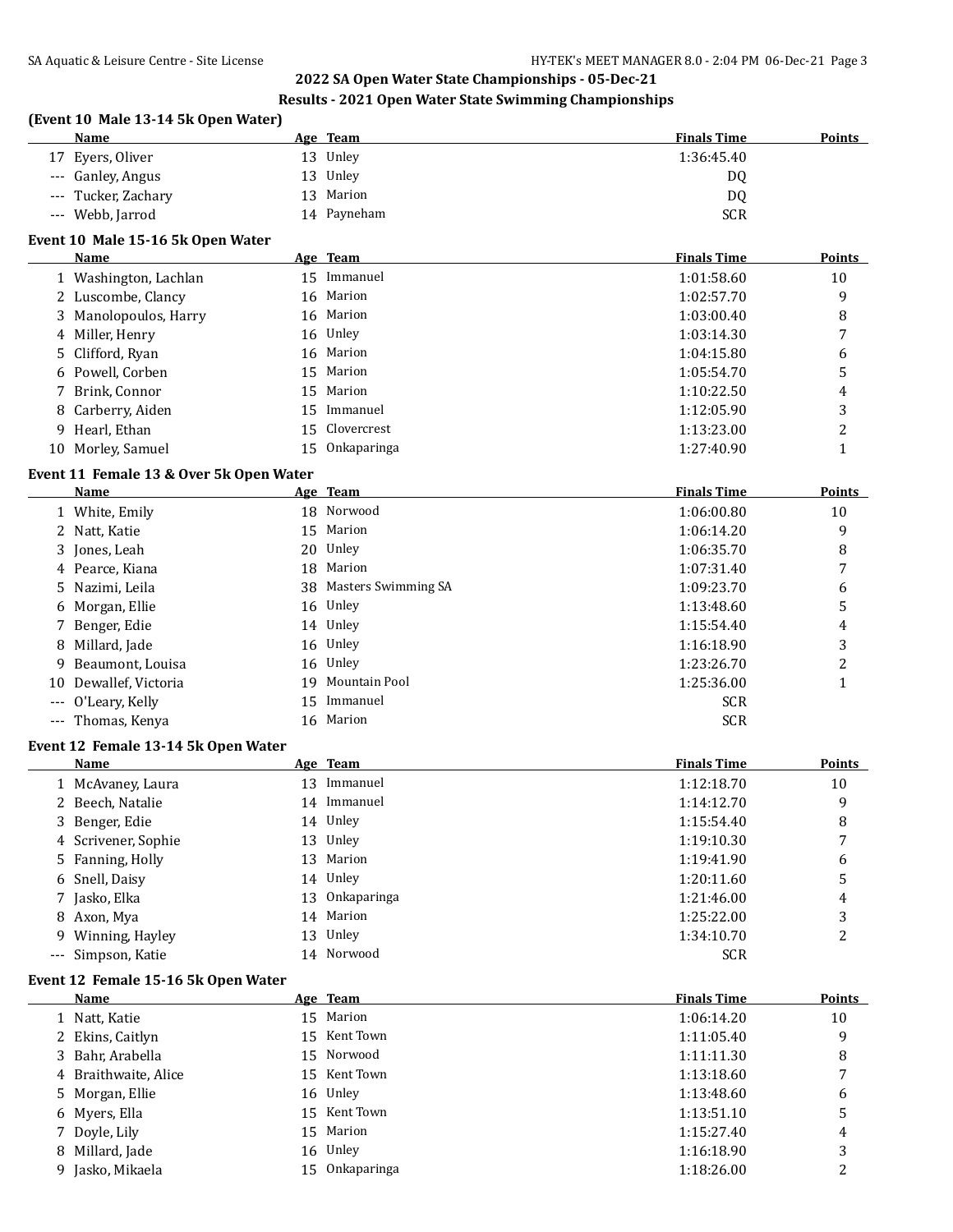## **Results - 2021 Open Water State Swimming Championships**

|       | (Event 12 Female 15-16 5k Open Water)<br>Name |    | Age Team                        | <b>Finals Time</b>       | <b>Points</b>  |
|-------|-----------------------------------------------|----|---------------------------------|--------------------------|----------------|
|       | 10 Beaumont, Louisa                           |    | 16 Unley                        | 1:23:26.70               |                |
|       |                                               |    | 15 Immanuel                     | <b>SCR</b>               | 1              |
|       | --- McAvaney, Georgia                         | 15 | Immanuel                        |                          |                |
|       | --- O'Leary, Kelly<br>--- Thomas, Kenya       |    | 16 Marion                       | <b>SCR</b><br><b>SCR</b> |                |
|       |                                               |    |                                 |                          |                |
|       | Event 12 Female 17-18 5k Open Water<br>Name   |    | Age Team                        | <b>Finals Time</b>       | Points         |
|       | 1 Pearce, Kiana                               |    | 18 Marion                       | 1:07:31.40               | 10             |
|       | 2 Brooks, Cassie                              |    | 17 Marion                       | 1:14:33.70               | 9              |
|       | 3 Jasko, Matylda                              |    | 17 Onkaparinga                  | 1:15:33.50               |                |
|       | 4 Martin, Taliah                              | 17 | Marion                          | 1:22:07.80               | 8<br>7         |
|       | --- Deacon, Hannah                            |    | 17 Marion                       | <b>SCR</b>               |                |
|       | Event 13 Female 11-12 2.5k Open Water         |    |                                 |                          |                |
|       | Name                                          |    | Age Team                        | <b>Finals Time</b>       | <b>Points</b>  |
|       | 1 Mickan, Asta                                |    | 12 Barossa                      | 36:07.90                 | 10             |
|       | 2 Doyle, Poppy                                |    | 12 Marion                       | 36:14.20                 | 9              |
|       | 3 Cameron, Piper                              |    | 12 Clovercrest                  | 37:36.50                 | 8              |
|       | 4 Brown, Lily                                 |    | 12 Marion                       | 38:21.70                 | 7              |
|       | *5 Hendry, Nicole                             |    | 12 Marion                       | 38:41.60                 | 5.50           |
| *5    | Greatrex, Abby                                |    | 12 Western Aquatic (Sa)         | 38:41.60                 | 5.50           |
|       |                                               |    |                                 |                          |                |
|       | 7 Harris, Lauren                              |    | 12 Payneham                     | 38:54.40                 | 4              |
| 8     | Rezaei, Diana                                 |    | 12 Marion                       | 39:03.70                 | 3              |
| 9     | Green, Charlise                               |    | 12 Immanuel                     | 40:35.60                 | $\overline{c}$ |
|       | 10 Hebart, Lily                               |    | 12 Payneham                     | 40:35.80                 | $\mathbf{1}$   |
| 11    | Miller, Sutton                                |    | 11 Unley                        | 43:39.70                 |                |
| 12    | Verri, Mackenzie                              |    | 11 Unley                        | 48:08.30                 |                |
|       | 13 Leaver, Georgiana                          |    | 11 Marion                       | 49:47.60                 |                |
|       | 14 Atkins, Peyton                             |    | 11 Marion                       | 49:53.10                 |                |
|       | van Trigt, Leena                              |    | 11 Unley                        | <b>NS</b>                |                |
|       | --- Naylor (V), Myla                          |    | 11 Kingscliff Swimming Club Inc | <b>SCR</b>               |                |
|       | Event 13 Male 11-12 2.5k Open Water           |    |                                 |                          |                |
|       | Name                                          |    | Age Team                        | <b>Finals Time</b>       | Points         |
|       | 1 Hewitt, Max                                 |    | 12 Payneham                     | 35:54.80                 | 10             |
|       | 2 Tucker, Axel                                |    | 12 Marion                       | 36:14.30                 | 9              |
| 3     | Ellul, Cameron                                |    | 12 Immanuel                     | 37:59.20                 | 8              |
|       | Tucker, Jordan                                |    | 11 Marion                       | 38:39.40                 | 7              |
| 5     | Carr, Mitchell                                |    | 12 Unley                        | 40:18.10                 | 6              |
|       | 6 Meehan, Nelson                              |    | 12 Unley                        | 40:41.60                 | 5              |
|       | 7 McAvaney, William                           |    | 11 Immanuel                     | 40:52.70                 | 4              |
|       | 8 Crowe, Charlie                              |    | 12 Unley                        | 43:38.80                 | 3              |
| 9     | Wright, Eamon                                 |    | 12 Immanuel                     | 43:42.10                 | 2              |
|       | 10 Rouvray, Astin                             |    | 12 Unley                        | 48:08.10                 | 1              |
| 11    | Taylor, Louis                                 |    | 11 Unley                        | 48:34.60                 |                |
| $---$ | Saunders, Oskar                               |    | 11 Unley                        | <b>SCR</b>               |                |
|       | Event 14 Female 13 & Over 2.5k Open Water     |    |                                 |                          |                |
|       | Name                                          |    | Age Team                        | <b>Finals Time</b>       | <b>Points</b>  |
|       | 1 Shea, Emilia                                |    | 16 Marion                       | 33:20.80                 | 10             |
|       | 2 Williams, Alana                             | 18 | Norwood                         | 33:29.60                 | 9              |
| 3     | Lampard, Annabel                              |    | 25 Unley                        | 33:50.60                 | 8              |
|       | 4 Snell, Leilani                              | 19 | Norwood                         | 35:26.20                 | 7              |
| 5     | <b>Bailey, Courtney</b>                       | 16 | Immanuel                        | 36:23.80                 | 6              |
|       | 6 Gristede (V), Shelby                        | 20 | Warrnambool                     | 37:36.70                 | 5              |
| 7     | Gaganis, Maria                                |    | 13 Marion                       | 38:17.30                 | 4              |
|       | 8 Lienert, Mackenzie                          |    | 16 Starplex                     | 38:50.80                 | 3              |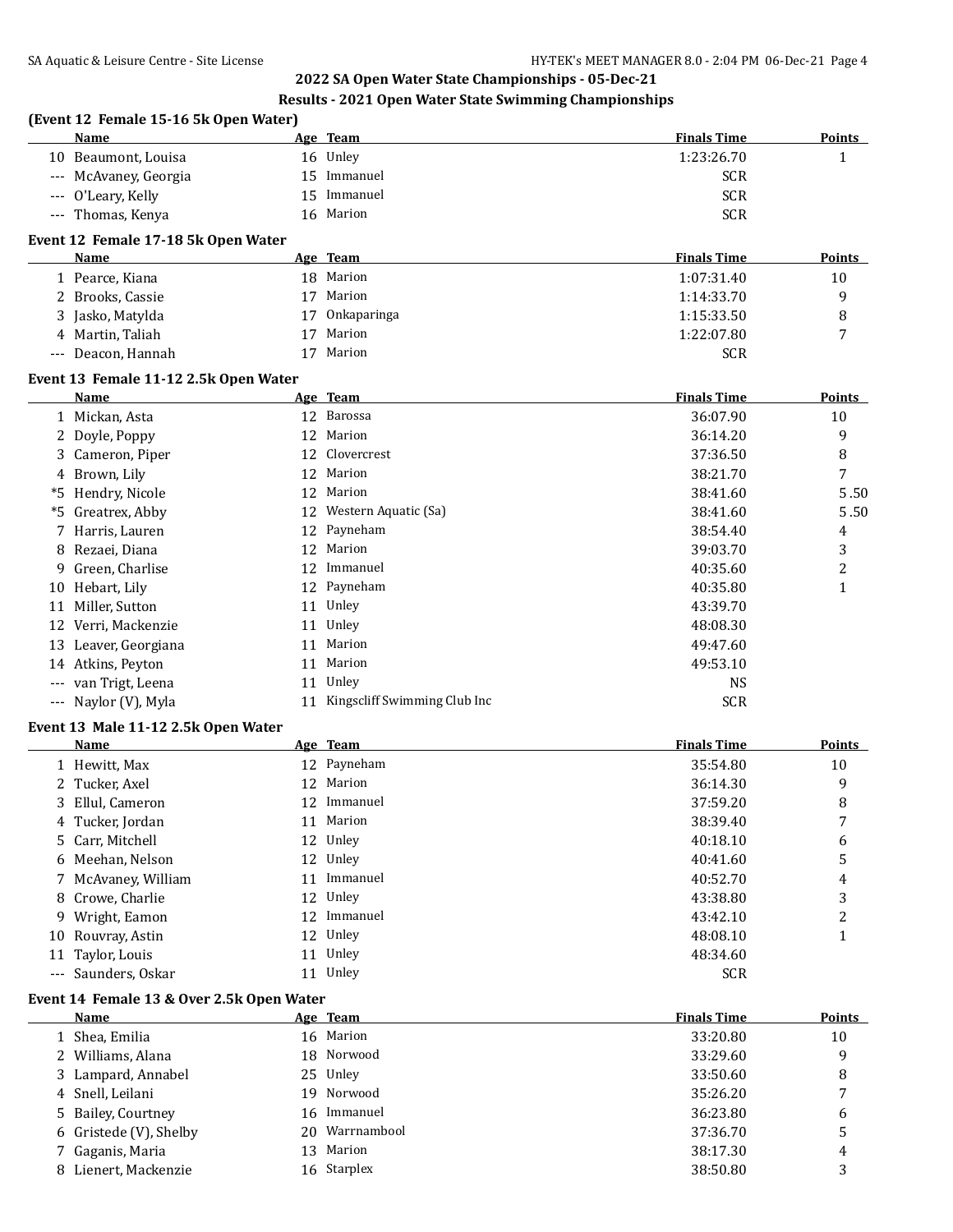### **Results - 2021 Open Water State Swimming Championships**

|       | <b>Name</b>                                                  |          | Age Team                    | <b>Finals Time</b>       | <b>Points</b>  |
|-------|--------------------------------------------------------------|----------|-----------------------------|--------------------------|----------------|
|       | 9 Davies, Rosie                                              |          | 13 Immanuel                 | 38:58.70                 | 2              |
|       | 10 Benger, Stella                                            |          | 18 Unley                    | 39:14.00                 | $\mathbf{1}$   |
| 11    | Whelan, Matilda                                              |          | 16 Unley                    | 39:24.30                 |                |
| 12    | Potter, Shyanne                                              |          | 14 Starplex                 | 40:52.20                 |                |
| 13    | Meehan, Katrina                                              | 47       | Unley                       | 42:02.30                 |                |
| 14    | Carr, Anabelle                                               |          | 14 Immanuel                 | 42:45.20                 |                |
| 15    | Wheeler, Lani                                                |          | 14 Onkaparinga              | 43:24.00                 |                |
| 16    | Dingwall, Maggie                                             |          | 14 Unley                    | 43:31.20                 |                |
| 17    | Dillon, Aise                                                 |          | 41 Unley                    | 44:05.30                 |                |
|       | --- Norman, Grace                                            |          | 13 Marion                   | <b>SCR</b>               |                |
|       | Event 15 Male 13 & Over 2.5k Open Water                      |          |                             |                          |                |
|       | Name                                                         |          | Age Team                    | <b>Finals Time</b>       | Points         |
|       | 1 Martin, Jordy                                              |          | 15 Onkaparinga              | 33:06.40                 | 10             |
|       | 2 Tierney, Jack                                              |          | 24 Unley                    | 33:06.60                 | 9              |
|       | 3 Plummer, Cody                                              | 14       | Starplex                    | 34:43.80                 | 8              |
| 4     | Charles, Jake                                                | 15       | Marion                      | 34:47.90                 | 7              |
| 5     | Sandercock, Finnian                                          | 13       | Western Aquatic (Sa)        | 34:49.80                 | 6              |
| 6     | Muller, Grant                                                | 25       | Immanuel                    | 36:06.60                 | 5              |
| 7     | Renfrey, Kai                                                 |          | 13 Western Aquatic (Sa)     | 36:07.50                 | 4              |
| 8     | Sandford, Felix                                              |          | 14 Unley                    | 36:12.90                 | 3              |
| 9     | Whittaker, Daniel                                            | 13       | Clovercrest                 | 37:24.60                 | $\overline{c}$ |
| 10    | Collings, Kieran                                             |          | 14 Marion                   | 37:40.80                 | $\mathbf{1}$   |
| 11    | Smith, Jamie                                                 |          | 16 Unley                    | 37:57.30                 |                |
| 12    | Jackson, Jack                                                | 20       | Western Aquatic (Sa)        | 38:20.00                 |                |
| 13    | Li, Runjie                                                   | 15       | Unley                       | 39:19.40                 |                |
| 14    | Forby, Henry                                                 | 16       | Kent Town                   | 39:21.00                 |                |
| 15    | Mosley, Levi                                                 | 13       | Marion                      | 39:49.30                 |                |
| 16    | Clinch, Marcus                                               | 13       | Immanuel                    | 40:17.40                 |                |
| 17    | Saunders, Noah                                               |          | 14 Unley                    | 40:34.10                 |                |
|       | Billing, Eamonn                                              | 13       | Unley                       | 40:37.20                 |                |
| 18    | 19 Whelan, Kevin                                             | 47       | Unley                       | 41:18.90                 |                |
|       |                                                              |          | Marion                      |                          |                |
|       | --- Luscombe, Fletcher<br>--- Nelson, Regan                  | 19<br>16 | Kent Town                   | <b>SCR</b><br><b>SCR</b> |                |
|       |                                                              |          |                             |                          |                |
|       | Event 16 Female 10 Year Olds 1.25k Open Water<br><u>Name</u> |          |                             | <b>Finals Time</b>       | <b>Points</b>  |
|       | 1 Findlay, Emily                                             |          | <u>Age Team</u><br>10 Unley | 21:03.50                 | 10             |
| 2     | Venables, Kiana                                              | 10       | Unley                       | 22:56.10                 | 9              |
| 3     | Eyers, Harriet                                               | 10       | Unley                       | 24:41.80                 | 8              |
|       | Beaumont, Eleanor                                            | 10       | Unley                       | 24:45.80                 | 7              |
| 4     |                                                              |          | Western Aquatic (Sa)        | 25:27.30                 |                |
| 5     | Liemar, Milli                                                | 10       | Marion                      |                          | 6              |
| 6     | Fooks, Charlotte                                             | 10       |                             | 28:17.20                 | 5              |
| 7     | Heywood, Alexa<br>Meehan, Livi                               | 10       | Unley<br>10 Unley           | 30:35.00                 | 4              |
| $---$ |                                                              |          |                             | SCR                      |                |
|       | Event 16 Female 11 Year Olds 1.25k Open Water<br><b>Name</b> |          | Age Team                    | <b>Finals Time</b>       | <b>Points</b>  |
|       | 1 Osborn, Jessica                                            |          | 11 Marion                   | 21:02.00                 | 10             |
| 2     | Watts, Matilda                                               |          | 11 Western Aquatic (Sa)     | 21:33.20                 | 9              |
| 3     | Ryan, Isabelle                                               |          | 11 Norwood                  | 24:17.50                 | 8              |
| 4     | Lamprell, Georgia                                            |          | 11 Unley                    | 25:16.40                 | 7              |
| 5     | Warriner, Phoebe                                             |          | 11 Marion                   | 25:23.90                 | 6              |
| ---   | Hallam, Sophia                                               |          | 11 Marion                   | DQ                       |                |
|       |                                                              |          |                             |                          |                |

--- Blaauw-Robinson, Tauwri 11 Marion 11 Marion DNF --- Greatrex, Kate 11 Western Aquatic (Sa) 9.1.1 Western Aquatic (Sa)